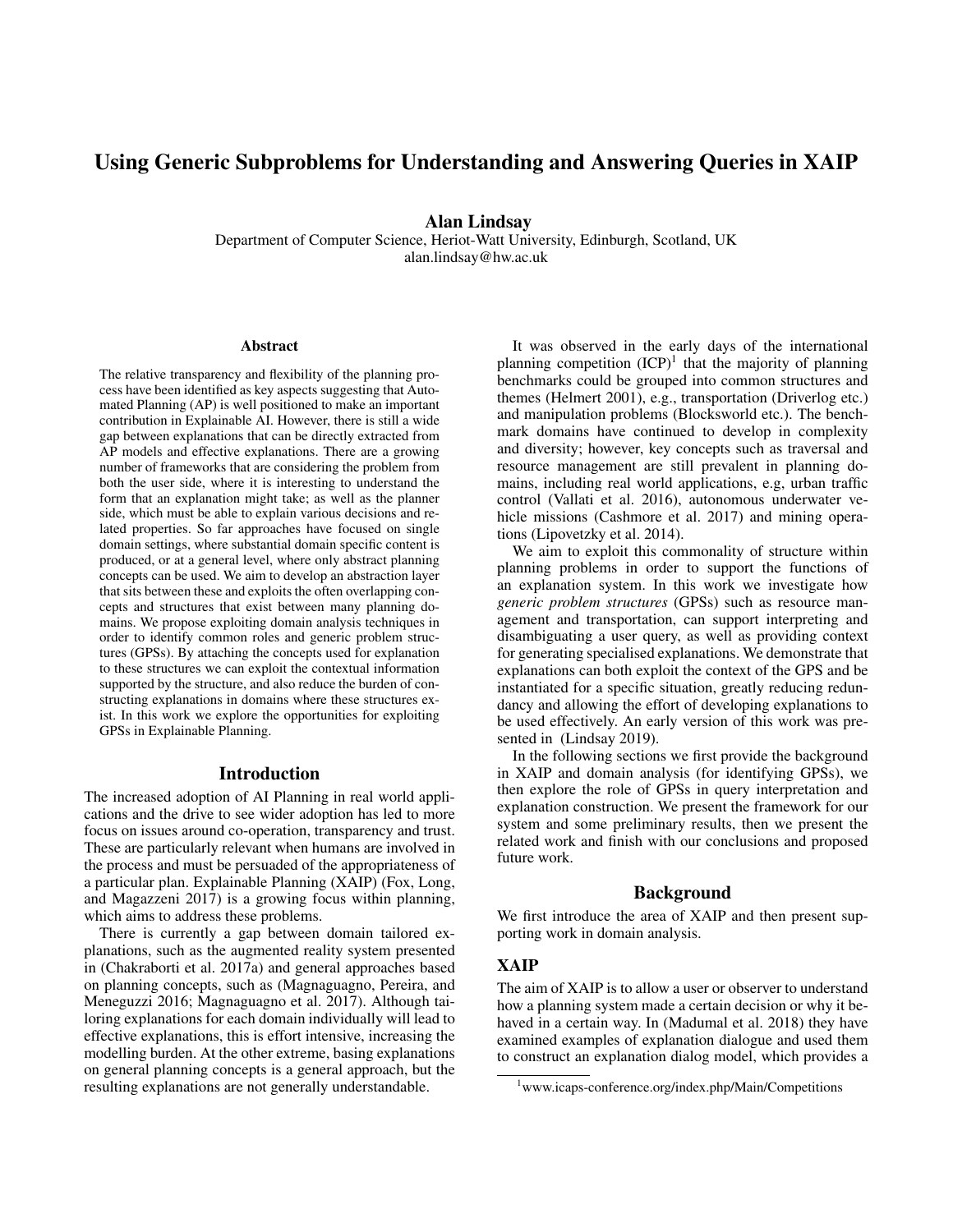

Figure 1: Movers (e.g., trucks) transition between different located properties and Portables (e.g., packages) transition between being located and being in a Mover.

general model for an explanation. Their model is formed of two main sections: for explanation dialog and argumentation dialog and includes looping, where further clarifications are sought or arguments are presented. In (Madumal et al. 2018) they predict that basing explanation systems for AI systems on human explanation will lead to more intuitive and understandable explanations for humans.

As part of the ground work in the area, Fox et al. posed 6 question types to frame the likely user queries for XAIP (Fox, Long, and Magazzeni 2017):

- Q1: Why did you do that?
- Q2: And why didn't you do something else (that I would have done)?
- Q3: Why is what you propose to do more efficient/safe/cheap than something else (that I would have done)?
- Q4: Why can't you do that?
- Q5: Why do I need to replan at this point?
- Q6: Why do I not need to replan at this point?

There has been some progress towards addressing these questions. As observed in (Fox, Long, and Magazzeni 2017), there is existing work that provides justification for why problems cannot be solved and therefore provides a good starting point for answering questions of type Q4, e.g., (Göbelbecker et al. 2010). In (Borgo, Cashmore, and Magazzeni 2018) they amalgamate questions Q1 and Q2 and explore a specific form of this question.

### Domain Analysis: Identifying GPSs

TIM (Fox and Long 1998) is a domain analysis tool that uncovers certain (traditionally) implicit properties of a domain model, such as invariants and the type hierarchy. TIM constructs a collection of finite state machines (FSMs) that describe how the objects in a problem can transition between different sets of relationships, e.g., Portables (packages) can transition between in and at relationships (Figure 1).

Identifying GPSs In (Fox and Long 2001) it was demonstrated that this analysis can be extended and used to identify generic roles and generic problem structures (GPSs). They demonstrate that common aspects of planning models such as transportation and resource management can be identified within the planning problem model's structure. This has supported the effective description of specialised solutions to various problems including improving weak heuristics (Coles and Smith 2006), inducing specialised heuristics (Fox and Long 2001) and model extensions for control

- Q7: Why did you go through L3 on route from L1 to L2 and not L4?
- Q8: Why is package P1 allocated to Truck1 and not Truck2?
- Q9: Why were packages P1 and P2 delivered by Truck2 and not transferred to Truck2 at L1?

Figure 2: An example of three queries for a Transportation domain that require concepts that will typically be missing from the domain (i.e., a route, an allocation of trucks to packages and a redistribution hub).

knowledge (Lindsay, Fox, and Long 2009). In particular, the solution can be specified at the level of the GPS, but can be instantiated and exploited at the specific instance level.

The key to the success of these approaches is that there is a clear description of whether the solution is appropriate for the current problem. This description is captured by a set of criteria, called a *fingerprint*, which establishes the requirements of the GPS (Long and Fox 2002). For example, a Transportation GPS is characterised by sets of Movers and Portables. A Mover exhibits a graph traversing behaviour, which is characterised by an FSM with a singleton state and a single self-transition on that state (illustrated in Figure 1). Certain objects, called Portables (transportable objects), can be attached to these Movers and moved to other locations. Portables are characterised by an FSM with two states that are linked to each other in both directions (illustrated in Figure 1). If a problem domain satisfies the fingerprint then the domain exhibits the associated GPS.

# Exploiting GPSs in query interpretation

Planning domain models capture considerable knowledge about the problem domain. They are represented in a structured format, typically using human readable labels for their components (e.g., actions, predicates and types) that are meaningful in the problem domain. The planning model therefore presents a starting point for interpreting user queries, which are also likely to reference concepts from the problem model. This connection between planning as a knowledge representation and as an operational definition of a problem is not typically exploited. In (Siddle et al. 2017), clinical guidelines were mapped onto the planning operators, as part of a visualisation pipieline and in (Porteous et al. 2020; 2015) they exploited linguistic resources (such as Wordnet and Conceptnet) in partnership with domain analysis in order to propose model extensions for Interactive Storytelling domain models. Existing work attempting to map from natural language to planning models has used various supporting information: training examples (described in the target formalism) (Goldwasser and Roth 2014) and common sense knowledge (Siddle et al. 2017), or otherwise periods of observations, e.g., (Oates 2001). This requires substantial domain specific structured content or time in order to support the interpretation of the user's intentions. In this section we discuss the use of GPSs, which support a behavioural layer that can support mapping and disambiguation.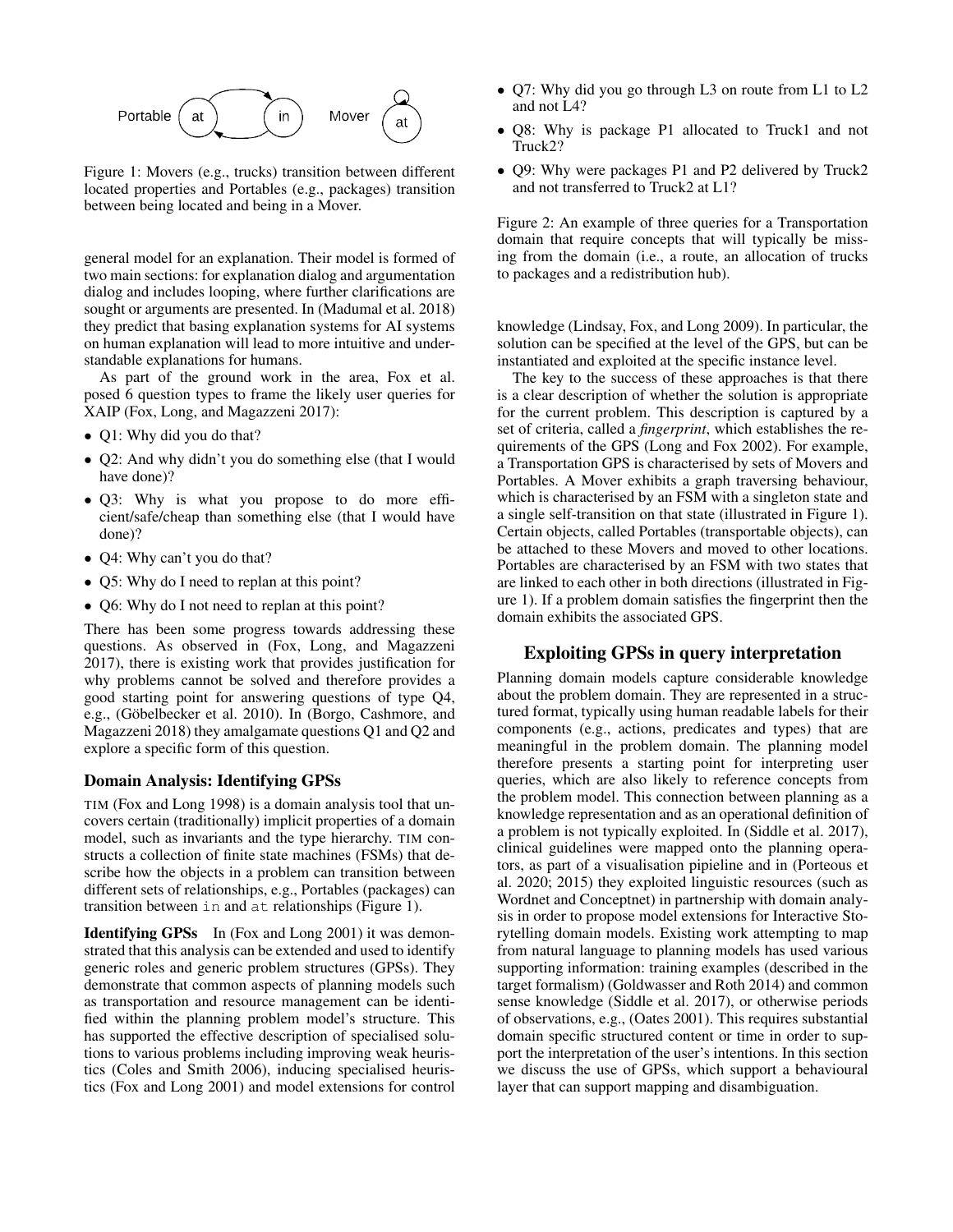

Figure 3: Key concepts for a Traversal subproblem.

# Increasing the known concepts

Connecting the user query with the planning model relies on appropriate target entities existing in the planning model or these must be generated as part of the mapping process. Of course the user is likely to use concepts that are not modelled in the planning model, e.g., see Figure 2. We observe that through increasing the number of interpretations that we have of our domain model GPSs can reduce this problem of language acquisition. In this section we consider contrastive queries of the form:

# • QS1: Why  $X$  and not  $Y$ ?

This template structure might be used to ask a variety of questions (see Figure 2) and it is clear that creating a mapping from e.g., query, Q7, onto a meaningful query in terms of concepts at the general planning level, e.g., actions, propositions and objects, is not trivial.

Figure 3 presents important concepts defined for the Traversal subproblem (Lindsay 2015), including route, movement and reachability. More generally, the key concepts used in the queries Q7-9: route, resource allocation and distribution hubs, have all been defined for the Transportation subproblem (Lindsay 2015). Of course interpreting these queries does not come for free when a subproblem is identified. We are currently extending the capabilities of the GPS layer so that we can organise the relevant knowledge content, including concepts and reference structures.

Our approach is to organise the parsing of user queries by allowing the GPSs to define relationships between different concepts. For example, the following template defines a *Path Option*, which relates a specific movement (i.e., part of a route) and a specific location within that movement:

```
@relation: Path Option
movement: Movement
through: Position
```
Position is a concept of the GPS and is automatically mapped to the relevant problem constants. In the case of Movement we provide alternative descriptions to mirror the different ways that movements can be described (e.g., endpoints, as used in Q7 or as a sequence). These relationships are used to match parts of the query to concepts during parsing. Each GPS reports the templates that it can interpret by specifying the type of concepts for each of the template's



Figure 4: Part of the Transportation problem from (Borgo, Cashmore, and Magazzeni 2018).

slots. For example, the Traversal subproblem will register the template:

• QS2: Why  $\langle$  Path Option $\rangle$  and not  $\langle$  Location $\rangle$ ?

This template could be used to parse Query Q7. Notice that although this template is defined for a relatively precise query, each time a Traversal subproblem exists in a domain then the concepts are automatically defined and queries like this can be interpreted.

### Query disambiguation

In (Miller 2018a) it is observed that explanations are often contrastive, in the sense that the explanation should be relative to a provided alternative, reducing some of the ambiguity of the query (Miller 2018b). In (Borgo, Cashmore, and Magazzeni 2018) they developed an approach for resolving a specific form of the contrastive query, QS1:

• Q10: Why does the plan contain action A rather than action  $B$  (that I would expect)?)

Although the question is posed in a convenient form for answering using general concepts of planning problems, (i.e., it is expressed in terms of planning actions) they identify 4 possible interpretations of the user's intentions of a query of this form and there may be more. So, even when the elements that the query is referring to can be clearly identified in the underlying model, there is a lot of ambiguity in how to interpret the query.

A transportation problem is used in (Borgo, Cashmore, and Magazzeni 2018) to demonstrate their system. The key parts of this problem are illustrated in Figure 4. In the example two package deliveries must be made and there are two trucks that can be used for the deliveries. The initial plan proposed by the planner uses  $t_2$  to deliver  $p_1$  and  $t_1$ to deliver  $p2$ . An example user query is used: why the action  $A=($ load-truck p1 t2 a) is in the plan and not an alternative:  $B = ($ load-truck p1 t1 a). They propose 4 alternative interpretations of the query. Each has an associated approach for generating a plan that includes action  $B$ ; e.g., planning from the initial state and forcing the planner to use action  $B$  somewhere in the plan. In each case there is discussion around the planner's response to the remodelled problem that stems from the ambiguity of what the user intended.

We observe that one interpretation is that the user is querying why the planner did not use  $t_1$  to deliver  $p_1$ . The Transportation subproblem defines concepts such as resource allocation and its relationship with the pickup and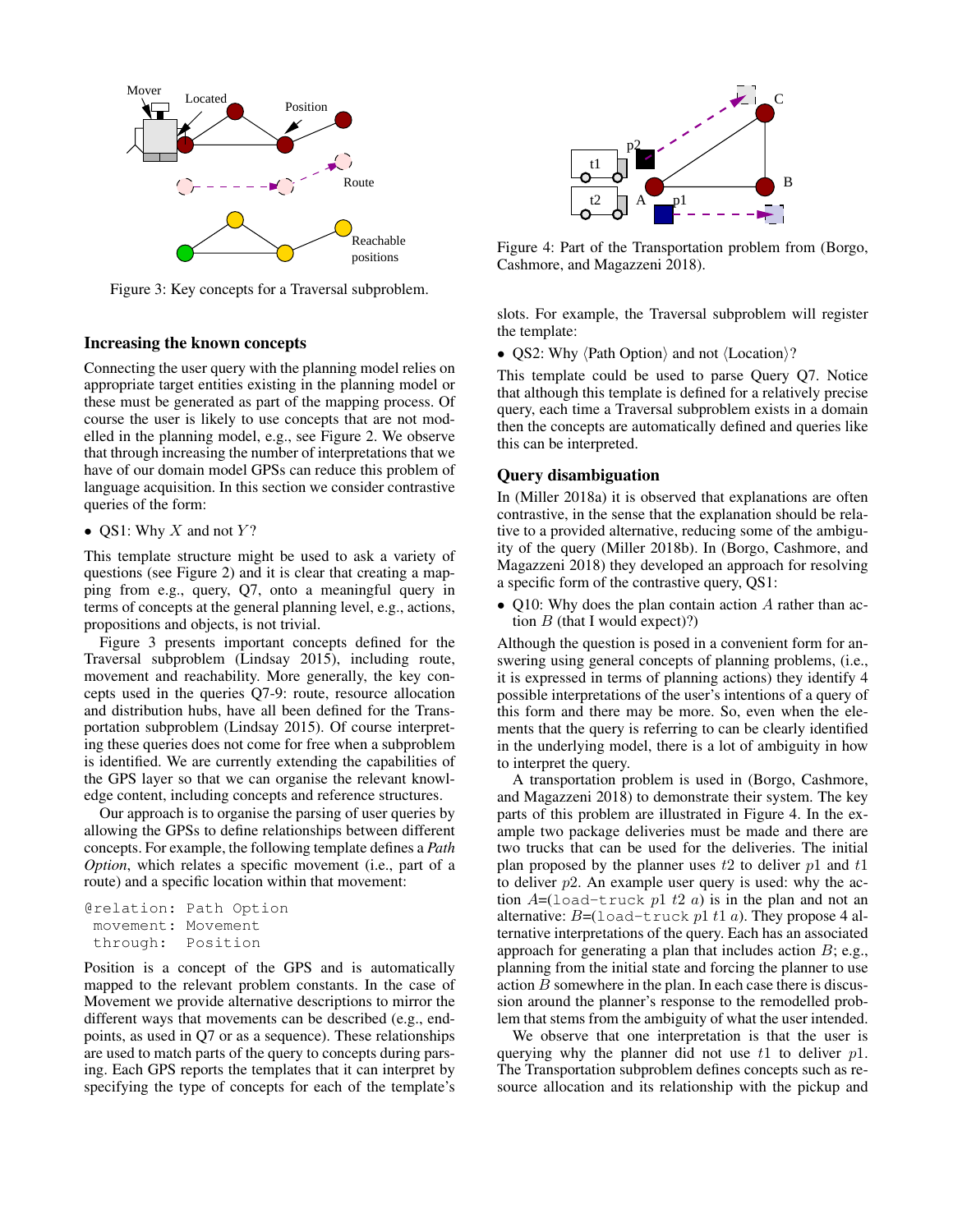

Figure 5: FSMs for forcing and preventing specific actions.

drop-off operators. As part of the fingerprint matching process, these *generic operator roles* are themselves related to the specific operators if the domain contains a Transportation subproblem. This provides the context to identify that the pair of actions are alternative loading actions and that the query can be interpreted as relating to the resource allocation procedure: In this case the allocation of  $t_1$  to  $p_2$  and  $t2$  to  $p1$ . The system can then propose a return question:

• SQ1: Are you suggesting allocating truck,  $t_1$ , to deliver  $p1$  and  $p2$ ?.

Depending on the complexity of the situation there might be several clarifications generated by one or more subproblems. When a clarification aligns with the user's intended query the subproblem that generated the clarification can play an active role in constructing the appropriate explanation.

### GPSs for Explanation as a Service

In (Cashmore et al. 2019) they outline an approach to XAIP as a service: a framework for explanation generation as a wrapper around the planning system. Their approach is to convert the user's query into a set of constraints that are added to the existing planning model. For example, for a Q10 query they might propose making a constraint that insists on  $B$  being in the plan and prevents  $A$ . A new model is then constructed with the constraints and used to create a new plan. The comparison between the plans is then used to answer the original query. In this section we consider how GPSs can support this approach.

#### Specifying the Appropriate Constraint

The approach in (Cashmore et al. 2019) relies heavily on appropriate constraints being added into the model, however, the generated constraints act only on the specific actions mentioned in the user query. This limits the control that they can have over the plans that are generated. The GPS layer provides a context to construct more specific constraints.

Forcing a specific action to appear in any plan, or preventing an action from appearing in any plan can be achieved by representing the constraints as FSMs and compiling them into the domain model. For example, Figure 5 presents an FSM to force that  $t_1$  picks up  $p_1$  from location A and an FSM to prevent  $t_2$  from picking up  $p_1$  from location A. The FSMs are encoded in PDDL by adding predicates to represent the FSM states and extending the action effects so that they implement the corresponding FSM transitions.

Consider again the package truck allocation problem discussed in (Borgo, Cashmore, and Magazzeni 2018) and illustrated in Figure 4. The approaches in (Cashmore et al. 2019; Borgo, Cashmore, and Magazzeni 2018) will focus

on the 2 pickup actions mentioned in the user query. However, the context of the Transportation subproblem allows a richer interpretation, where we can also consider the wider implications of resource allocation. From the Transportation subproblem context we can consider adding constraints to both pickups and drop-off actions, providing a deeper control over the next plan generated.

In the context of this query it seems likely that the original resource allocations should remain. This can be achieved by forcing all of the existing pickup and drop-off actions and preventing other trucks from initial position pickups and goal drop-offs. However, there might be more subtle situations where there are more than one appropriate set of constraints. For example, a more complex transportation problems with redistribution of packages at hub nodes etc. In cases like this the GPS layer provides an ideal place for incorporating additional supporting knowledge and reasoning (e.g., common sense reasoning) in order to select appropriate default behaviours and alternative options for the user.

### Exploiting GPSs in explanation construction

The existing approaches for generating explanations include general approaches to proposing excuses for failure to find a plan, e.g., (Göbelbecker et al. 2010) and approaches to visualising state spaces, e.g., (Magnaguagno et al. 2017). However, the explanations are generated using the context supported by general planning concepts, which limits the depth of their interpretation. Similarly, an explanation that is based on AP algorithm concepts, such as heuristic value, is not going to be typically understood by a user (Fox, Long, and Magazzeni 2017). In this section we show how GPSs can be used to support the generation of explanations that exploit both the concepts defined by the GPS and its connection to the implementing domain.



Figure 6: An example Grid problem where the robot cannot reach its goal.

#### Textual Explanations

In this section we will consider Q4 type queries, related to unsolvability. For example, consider the situation of the robot traversing in the Grid domain presented in Figure 6. The approach presented in (Göbelbecker et al. 2010) will generate an excuse such as: change (not (open  $l1$ )) to (open  $l1$ ) in the initial state. The investigation is handed back to the user at this point. They must examine the problem model and discover why location l1 is important in solving this problem and further why it is not possible for it to become open. Traversal problems involving opening locations with *keys* are identified in (Long and Fox 2002) within the network of 16 roles related to the Traversal and Transportation subproblems. A more useful explanation might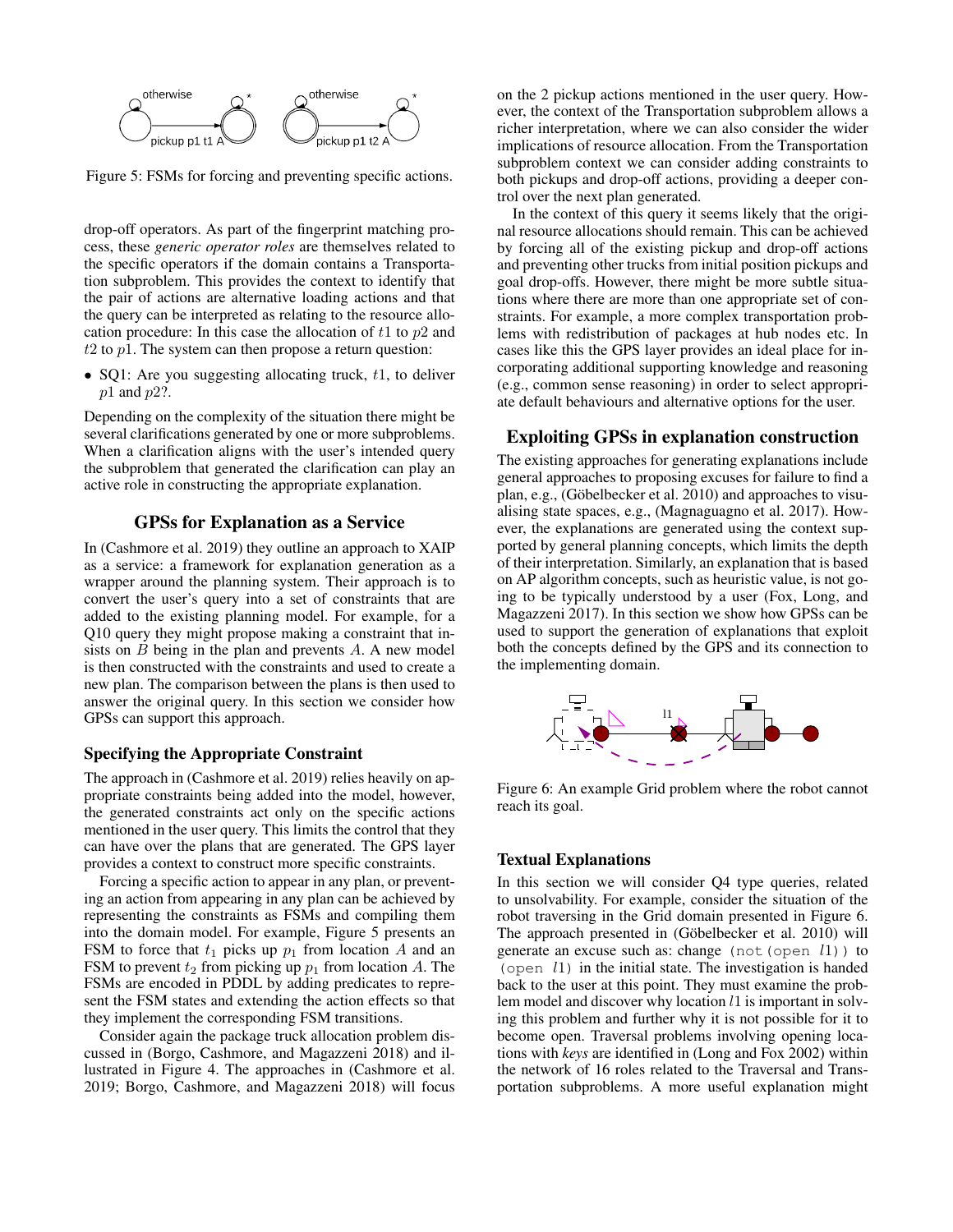therefore be attached to this specific form of Traversal subproblem. Consider an alternative explanation: *'robby cannot reach its goal location. There is no way to open the location, l1, which is on the path to the goal. A relevant key (triangle-key) is not reachable.'*. This explanation could be constructed using problem specific language and provides a deeper explanation for why the problem is not solvable. As the structure and vocabulary of the explanation are linked to a generic subproblem the explanation can be written exploiting the concepts of that subproblem.

# Visual Explanations

Of course the most appropriate way of communicating with the user will depend on the type of system being used and the concept to be communicated. For example, it might be determined that communicating concepts related to graph traversing, such as reachability can be more naturally communicated in a visual way. Of course once we have developed a visualisation to establish effective communication for the GPS, it is available to be used in any instantiating domains.



Figure 7: A visualisation of the reachability analysis for the robot in the Grid domain.

We have used a basic visualisation approach to support explanations of reachability in Traversal subproblems. In this case, the current location is green and the goal is indicated with red. The reachable locations are yellow. Figure 7 presents the reachability for the robot in Figure 6.

# Communicating Complexity

We have used simple examples to illustrate the idea. However, a major difficulty of building effective explanations is in the complexity of the information to be conveyed. The use of subproblems does not reduce this complexity, instead it provides a more appropriate layer for supporting communication and designing an effective form of explanation.



Figure 8: An example where not all of the deliveries can be serviced.

In Figure 8 a truck can only make one of the deliveries. If it delivers the blue package then it cannot reach the goal of the black package and if it delivers the black package then it cannot reach the goal of the blue package. The problem is



Figure 9: A framework for exploiting subproblem interpretation for explanations.

subtle because each of the deliveries can be achieved in isolation. It therefore requires the user to understand the possible partial solutions. At the abstract planning level we need to establish basic properties in terms of actions, e.g., (at bluebox  $s2$ ) is achieved by (unload bluebox truck1  $s2$ ), which relies on (at  $\,$  truck1  $\,$  s2) and so on. If we exploit the Transportation subproblem, we can point directly at the issue and make an explanation as above (e.g., 'In Figure 8..'). The subproblem provides the context to design an appropriate and clear explanation for the situation.

# A framework for Using GPSs in Explanations

In this section we develop a framework for using subproblems in explanations. We focus on two cases: 'Why action A and not action B?' and 'Why is no solution found?'. Figure 9 presents an overview of the framework. At the heart are the subproblems, which provide alternative interpretations on a user's query. Given a specific domain, the system uses fingerprint matching to determine the appropriate subproblems. For example, the Logistics domain matches the fingerprint for the Transportation subproblem and is therefore appropriate to use in this domain, whereas the fingerprint for the Resource Management subproblem does not match. The fingerprint analysis identifies important structure within the domain, such as the constraints on traversing, and this allows the fundamental concepts of the subproblem to be evaluated (e.g., reachability).

The framework extends a typical query and response model, by including the opportunity for the system to seek clarification, termed a return question in (Madumal et al. 2018). The user can make queries of the system (these are basic method calls at this stage). The system might then ask for clarification about the query and then create an explanation. Each subproblem is given the opportunity to respond to a query. Whether a subproblem can make a response will depend if the query is relevant (e.g., for the transportation this might be a query about the allocation of trucks to packages) and if the query can be resolved in the subproblem (e.g., if the transportation aspect of the problem is unsolvable).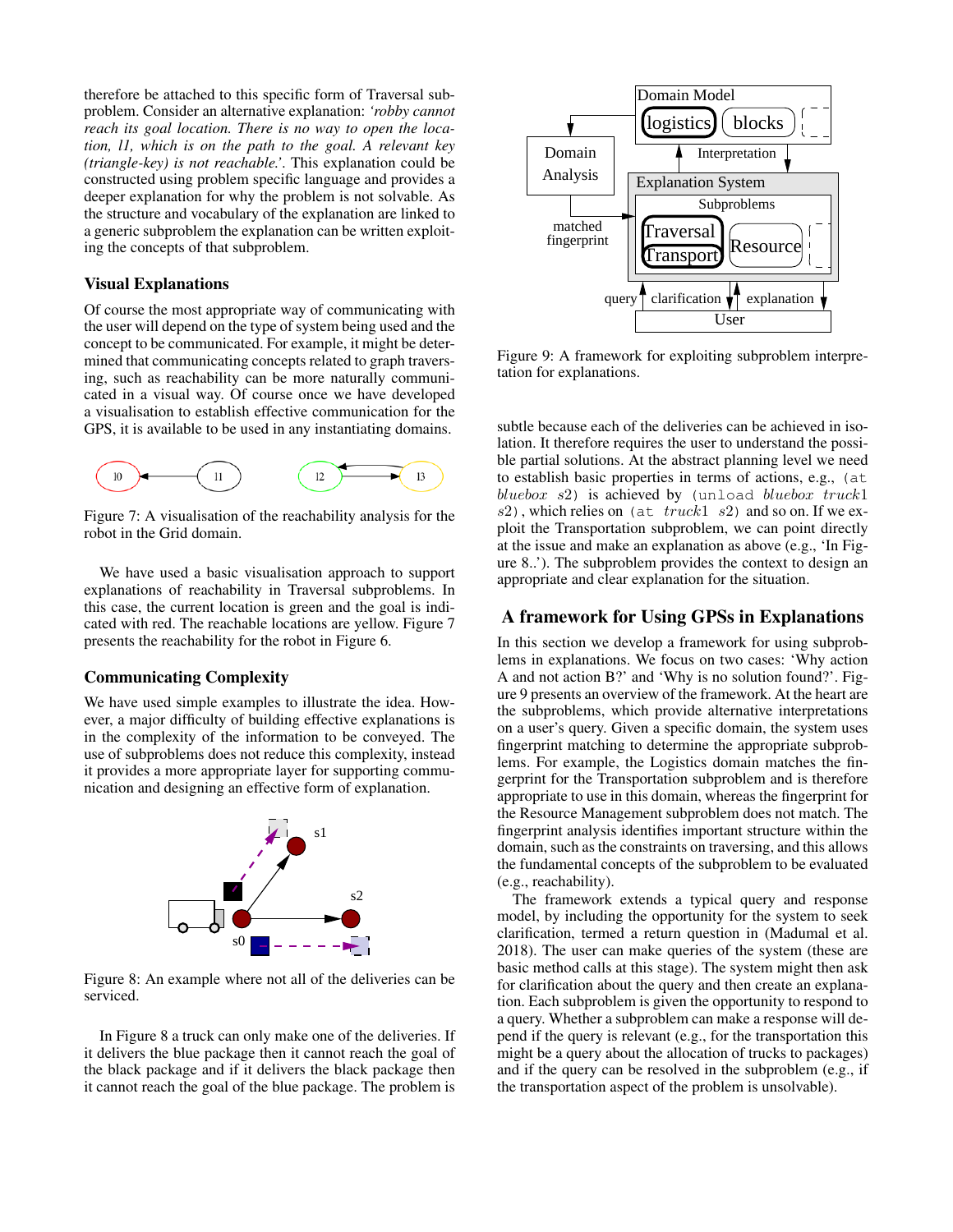```
function qWhy_Unsolvable(P, \pi):
   \exp s = [] \triangleright explantions
   for <t in Traversers> do
      if \text{chasGoal}(t) > then
         if <! reachable (t, t_{loc}, t_{gloc}) > then
            exps += expCantRead(Gol(t))end if
      end if
   end for
   return exps
end function
```
Figure 10: Pseudocode for generating unreachability explanations for Traversal subproblems

Figure 10 presents pseudocode for generating explanations for unsolvability in the Traversal subproblem. In this example, the set of traversers is looped through and it is determined whether there are any that cannot achieve their goal location. The reachability between positions is computed using the analysis of the traversing action and its associated constraints (for a more detailed discussion see (Lindsay 2015)). The expCantReachGoal method builds an explanation using a template, e.g.,

"The locations that  $\langle \text{move} \rangle$  can traverse  $(\langle \text{moveAction} \rangle)$ from its..."

filling in the situational information and generating any relevant visualisation (e.g., producing a DOT graph). This demonstrates how the properties of a subproblem can be used in order to build an explanation. Of course the situation might be more complex. For example, in a Transportation subproblem it must be established whether a resource allocation exists (e.g., checking that trucks can service the packages allocated to them). However, once a concept is defined for a subproblem and a suitable explanation made then this can be used for any of the instantiating domains.

### Discussion: generality of subproblems

The benefit of identifying a specific subproblem within a planning domain will provide most benefit when the subproblem forms part of several planning domains. For real world applications certain of the general behaviours might be specialised further (e.g., using grid or map based visualisations) but these solutions can be supported by the general concepts, which are already defined for the domain.

In order that the explanations can be considered in the context of the subproblem it is also important that the subproblem is not tightly coupled with other parts of the domain. However, we do not believe this is an inherent constraint on the use of subproblem interpretations. Although it is outside of the scope of the current work, we are particularly interested in considering how subproblems can be considered together. For example, the work in (Seo et al. 2015), combines text and image based components in order to solve combined diagram and textual geometry questions. We believe that identifying the structural aspects of the subproblems within a shared model provides a powerful base for exploiting concepts of the subproblems within a global interpretation.



Figure 11: Example traversal problem in the Rovers domain.

# Preliminary Investigation

We have created preliminary implementations of the components of the framework, presented above, and present some results in order to ground the ideas. We first test the generation of an appropriate explanation for queries in unsolvable scenarios from Traversal and Transportation domains and then test the generation of an appropriate disambiguation return question.

### "Why can't you do that?"

We now consider the case of queries of the type Q4, where the planner cannot find a solution and specifically, situations where the problem's unsolvability can be found within a single subproblem. We have implemented this explanation for the Traversal and Transportation subproblems. Here we ground these implementations in specific situations.

To test this scenario we first identified the set of appropriate subproblems for the domain using fingerprint analysis. Each of the identified subproblems was then asked to determine if their subproblem was solvable and if not to generate an explanation of why not.

Traversal In the first scenario, presented in Figure 11, a traversing robot must move to a location that is disconnected from its network (set as a problem in the Visitall domain). The system identified the Traversal GPS and determined the problem was not solvable. It generated the explanation (instantiating the template from the framework section):

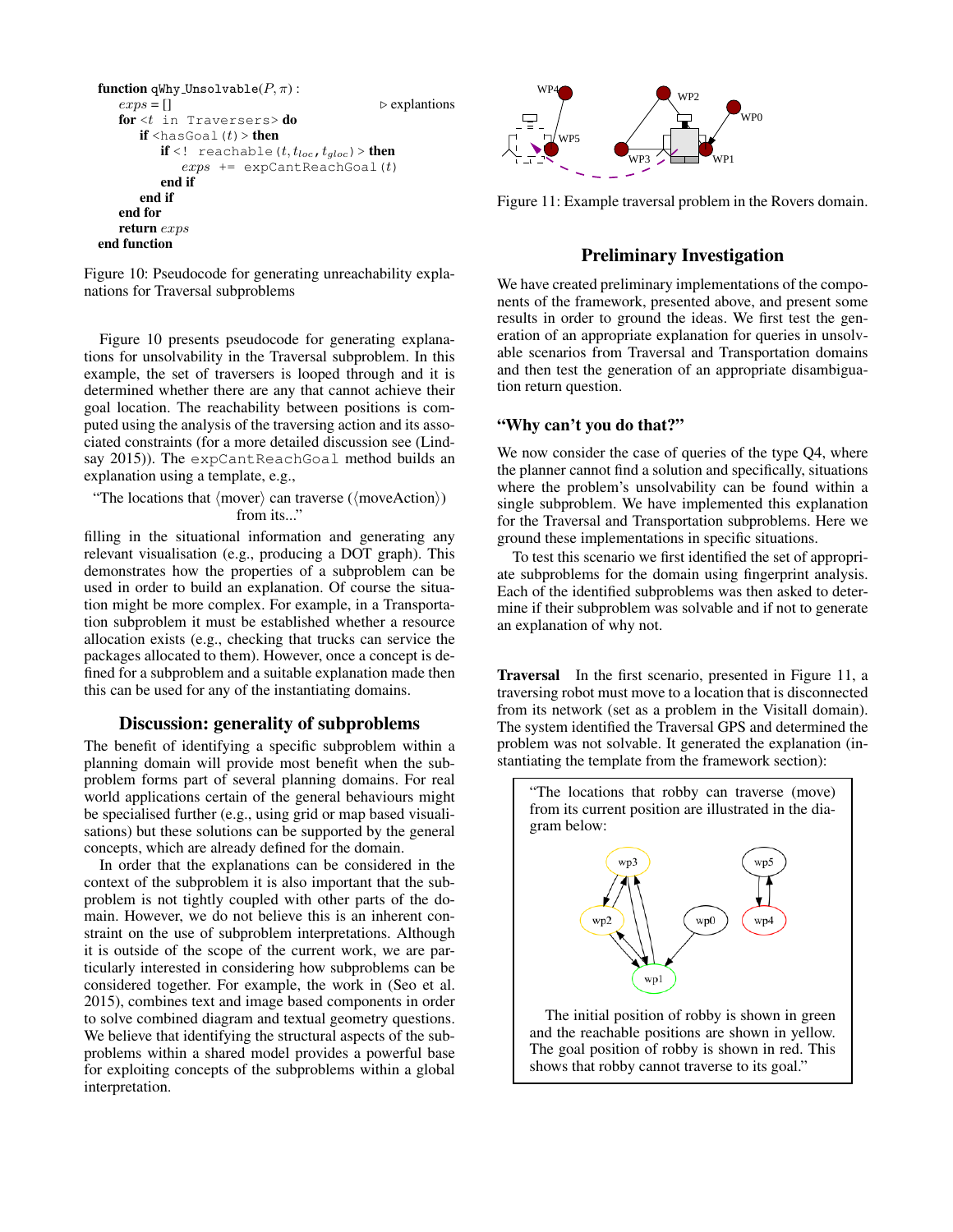

Figure 12: Example transportation problem in the Driverlog.

Transportation The second scenario is the situation presented in Figure 12, where the transportation problem, set in the Driverlog domain, has conflicting goals. The system identified the Transportation subproblem and determined it was not solvable. It generated the following explanation:

- "Each obj needs to have a truck allocated to it in order to move it to its goal. If a truck has a goal location then it can only be allocated to a obj if its goal is reachable from the goal location of the obj. In the current situation package1 cannot be delivered:
- truck1 can pickup package1. However, if it delivers the obj (at s2) it cannot then reach its goal (at s1).
- No other trucks can pickup package1. "

In this explanation the concept of truck allocation is used to support the explanation.

These examples demonstrate how the explanations can exploit the context of the subproblem, while extracting specific information from the specific domain (e.g., traversing action name) and instantiated situation. This means that time and resources committed to designing and implementing a solution at the subproblem level are shared between the implementing domains. The use of context becomes even more important if the user wants to delve deeper, e.g., perhaps asking about a specific resource allocation.



Figure 13: Example traversal problem with routing options: planned route in green and user's alternative in Orange.

# "Why does the plan contain action A rather than action B (that I would expect)?)"

In this part we use our system to assist in query disambiguation. In particular, we take a query that questions the use of action A rather than action B (as was examined in (Borgo, Cashmore, and Magazzeni 2018)) and we propose alternative interpretations based on the appropriate subproblems.

To test this scenario we identified the set of subproblems for the domain using fingerprint analysis. Each of the identified subproblems was asked for clarification options.

We examine query disambiguation in a situation from the traversal scenario presented in Figure 13. The traversing robot has performed a path between s0 and s5 through the central location s3. The user query is: Why (move robby WP1 WP3) and not (move robby WP1 WP2)?

Our system identified the Traversal subproblem and that the query might be relevant to the subproblem. It isolated routes where A was relevant and generated the following disambiguation question:

"Did you mean, why did robby follow route: WP0, WP1, WP3, WP4 then WP5, starting from plan step 0, rather than WP0, WP1, WP2, WP4 then WP5?"

This has demonstrated that a query can be interpreted within the context of a relevant subproblem and that this can be used to develop richer understanding of user intention. In particular, where there is ambiguity, the relevant subproblems can present the questions that they can answer and the user can decide the answer that is most relevant. The generated query demonstrates that the subproblem can construct paths through points, allowing it to quantify the difference in cost between the two routes, which might form the basis of an explanation in this case.

### Related Work

Our work builds on research in the area of XAIP (Fox, Long, and Magazzeni 2017). Recent work in this area has considered both the form that the explanation should take, e.g., (Miller 2018b) provides insights into explanations from social sciences and (Madumal et al. 2018) investigates typical explanation structures; and work that has considered how the content of an explanation can be generated from a planning model, e.g., (Borgo, Cashmore, and Magazzeni 2018). Our work aims to bridge the gap between domain tailored explanations, such as (Chakraborti et al. 2017a) and general approaches based on planning concepts, such as (Magnaguagno, Pereira, and Meneguzzi 2016; Magnaguagno et al. 2017). The typical focus of work in this area has assumed that explanation is a process that happens after planning has finished. An alternative is proposed in (Chakraborti et al. 2017b), which approaches the problem as a model reconciliation problem, where the planner should reason with the cost of explaining any actions that the user will find unintuitive.

# Conclusion and Future Work

Generic subproblems are common structures in Automated Planning (AP) domain models; they establish an abstraction layer, allowing the concepts of the subproblem to be defined across various instantiating domain models. In this work we introduce the idea of exploiting this abstraction layer during query interpretation, both by extending the concepts defined for the domain and through query disambiguation, and in constructing explanations, through supporting contextual